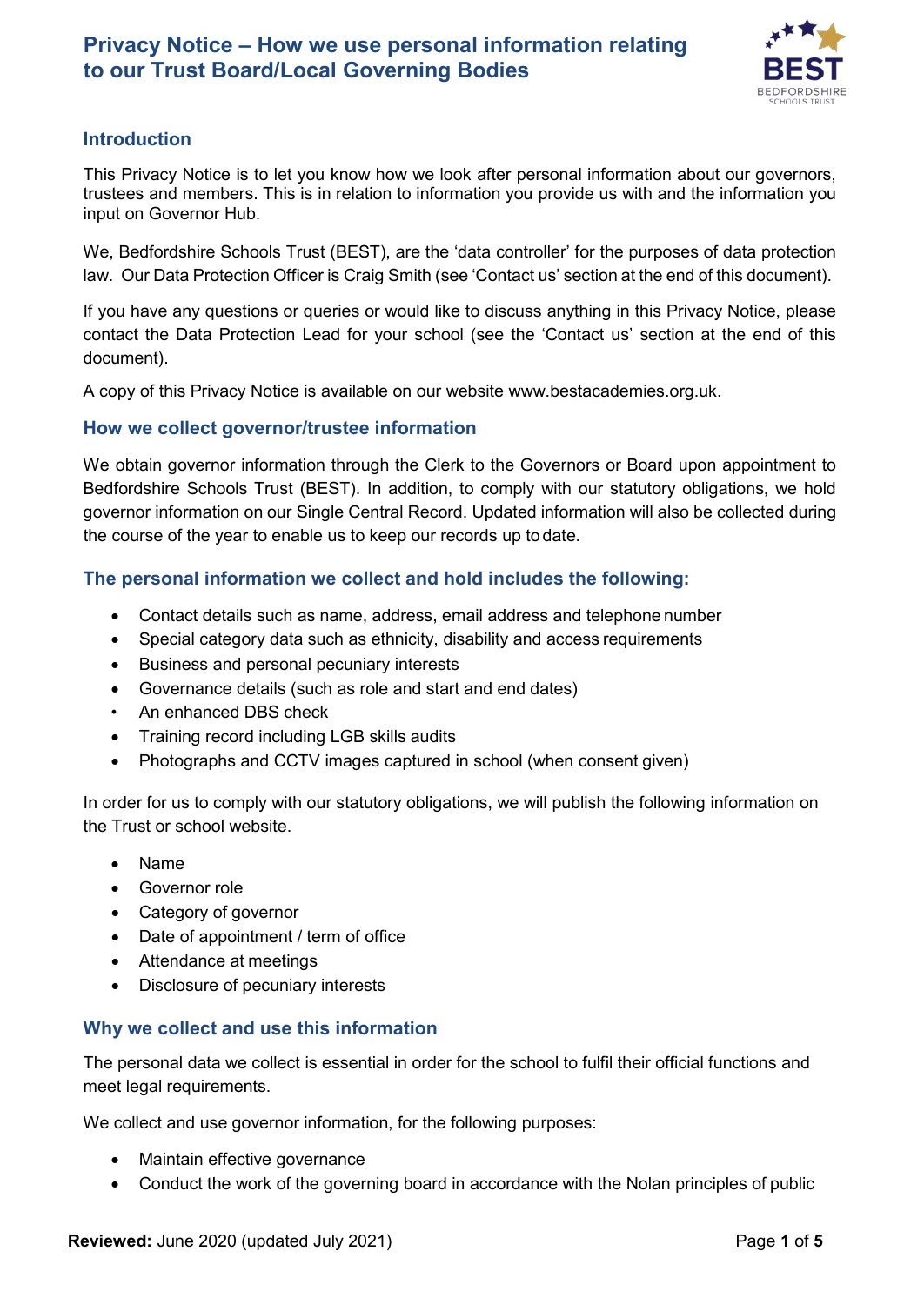

life

- Record attendance at meetings
- Identify training needs
- Meet statutory obligations for publishing and sharing governor/trustee information
- Provide access to Governor Hub (which also allows a secure facility to hold our governance information)
- Provide access to local authority training opportunities and governance resources
- Comply with our safeguarding obligations towards our pupils/students
- Ensure that appropriate access arrangements can be provided for those who need them

We do not currently process any personal data through automated decision making or profiling. If this changes in the future, we will amend any relevant privacy notices in order to explain the processing to you, including your right to object to it.

## **Lawful basis for holding and using this information**

We only collect and use personal information about you when the law allows us to. Most commonly, we use it where we need to:

- Comply with a **legal obligation**
- Carry out a task in the **public interest**

Less commonly, we may also use personal information about you where:

- You have given us **consent** to use it in a certain way
- We need to protect your **vital interests** (or someone else's interests)

Governor data is essential for the trust/school's operational use. Whilst the majority of personal information you provide to us is mandatory, some of it may be requested on a voluntary basis (such as photographs). In order to comply with GDPR, we will inform you at the point of collection, whether you are required to provide certain information to us or if you have a choice inthis.

Where you have provided us with consent to use your data, you may withdraw this consent at any time. We will make this clear when requesting your consent, and explain how you go about withdrawing consent if you wish to do so.

## **Who we share governor information with**

We routinely share governor/trustee information with:

- Other governors/trustees within BEST
- The Local Authority to meet our legal obligations
- Government departments or agencies
- Our regulator, Ofsted
- Other schools in BEST
- Suppliers and service providers, such as Governor Hub, to enable them to provide the service for which they are contracted
- Professional advisers and consultants who are connected with the school to provide school improvement services
- Our auditors
- Security organisations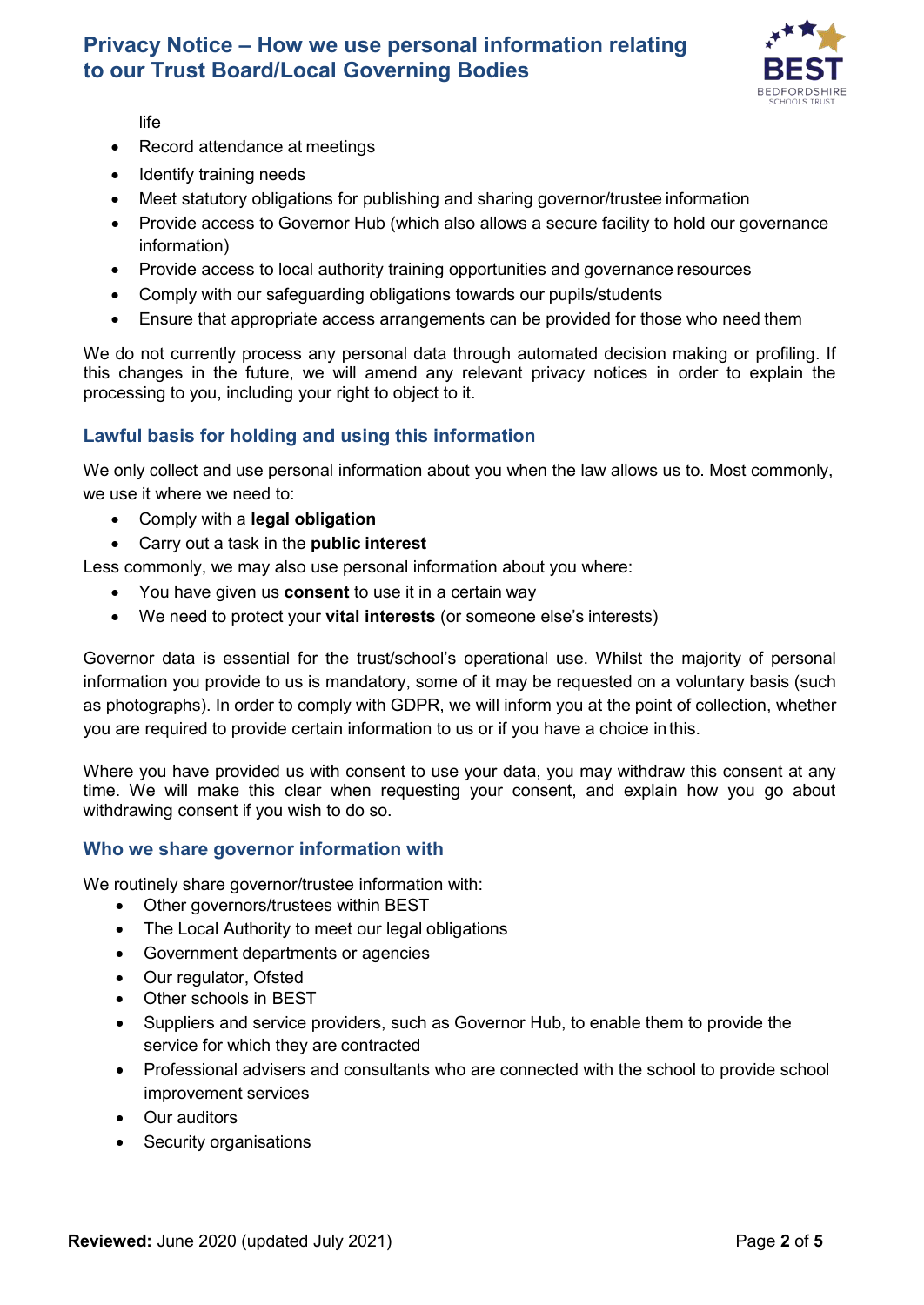

We obtain a copy of the GDPR policy, Privacy Notice and/or Data Sharing Agreements with any suppliers/providers of services who have access to or process personal information.

### **Why we share governor information**

We do not share information about our governors with anyone without consent unless the legal basis for holding and sharing the data allow us to do so.

We are required under our statutory duties to share information about our governors with our local authority (LA), government departments and our regulator, Ofsted.

### **Department for Education**

The Department for Education (DfE) collects personal data from educational settings and local authorities. We are required to share information about our governors with the (DfE) under the requirements set out in the **Academies Financial Handbook** 

All data is entered manually on the GIAS system and held by DfE under a combination of software and hardware controls which meet the current [government security policy framework.](https://www.gov.uk/government/publications/security-policy-framework)

For more information, please see 'How Government uses your data' section.

#### **How we store trustee/governor information**

We hold data securely for the set amount of time shown in our data retention schedule. For more information on our data retention schedule and how we keep your data safe, please see our GDPR policy, which is available on our website [www.bestacademies.org.uk under '](http://www.bestacademies.org.ukunder/)Governance'.

## **Requesting access to your personal data**

Under data protection legislation, you have the right to request access to information about you that we hold. To make a request for your personal information, contact the Data Protection Lead for your school (see Contact Us section).

You also have the right to:

- ask us for access to information about you that we hold
- have your personal data rectified, if it is inaccurate or incomplete
- request the deletion or removal of personal data where there is no compelling reason for its continued processing
- restrict our processing of your personal data (i.e. permitting its storage but no further processing)
- object to direct marketing (including profiling) and processing for the purposes of scientific/historical research and statistics
- not to be subject to decisions based purely on automated processing where it produces a legal or similarly significant effect on you

If you have a concern or complaint about the way we are collecting or using your personal data, you should raise your concern with us in the first instance or directly to the Information Commissioner's Office:

- Report a concern online at <https://ico.org.uk/make-a-complaint/>
- Call 0303 123 1113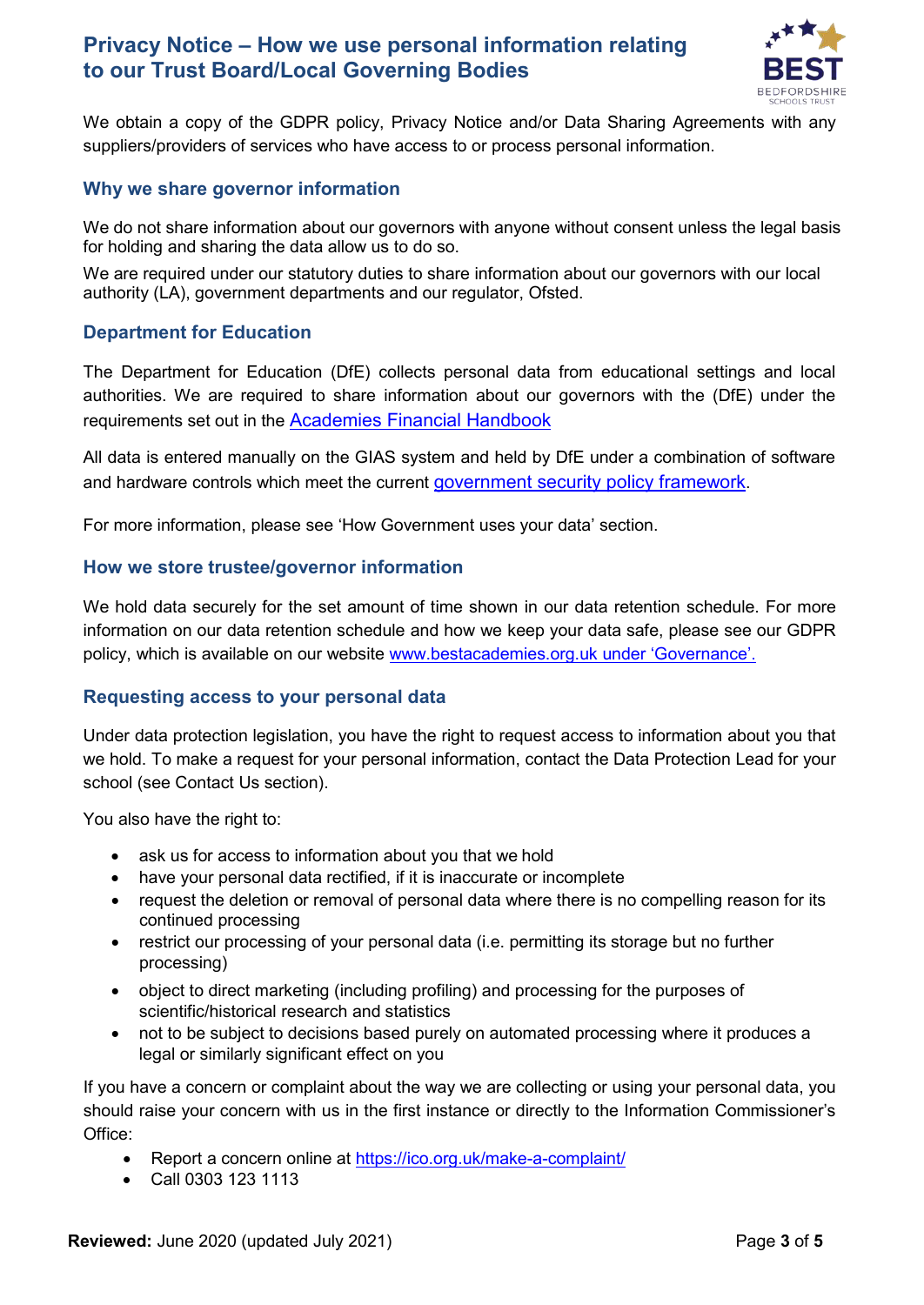

• Or write to: Information Commissioner's Office, Wycliffe House, Water Lane, Wilmslow, Cheshire, SK9 5AF

For further information on how to request access to personal information held centrally by DfE, please see the 'How Government uses your data' section of this notice.

## **Withdrawal of consent and the right to lodge a complaint**

Where we are processing your personal data with your consent, you have the right to withdraw that consent. If you change your mind, or you are unhappy with our use of your personal data, please let us know by contacting the DPL for your school (see 'Contact us' section below).

# **Privacy Notice updates**

We may need to update this privacy notice periodically – the revised version will be uploaded to the BEST website (www.bestacademies.org.uk). This version was last updated June 2020.

# **Contact us**

If you have any questions, concerns or would like more information about anything mentioned in this privacy notice, please contact our Data Protection Officer:

Craig Smith, Chief Operating Officer, BEST

**Telephone:** 01462 413511

**Email:** [DPO@bestacademies.org.uk](mailto:DPO@bestacademies.org.uk)

For general school specific queries, please contact the Data Protection Lead for the school:

| <b>School</b>             | <b>Contact</b>                          |                                   | <b>Email</b>                             |
|---------------------------|-----------------------------------------|-----------------------------------|------------------------------------------|
|                           |                                         | <b>Telephone</b><br><b>Number</b> |                                          |
| Samuel Whitbread Academy  | lan Butler                              | 01462 629900                      | SWA-DPL@bestacademies.org.uk             |
| Etonbury Academy          | Victoria Lockey                         | 01462 730391                      | ETA-DPL@bestacademies.org.uk             |
| Robert Bloomfield Academy | <b>Vincent Holmes</b>                   | 01462 628800                      | RBA-DPL@bestacademies.org.uk             |
| St Christophers Academy   | Rebecca Tootell                         | 01582 500960                      | SCA-DPL@bestacademies.org.uk             |
| Gothic Mede Academy       | Michael Warlow                          | 01462 732002                      | GMA-DPL@bestacademies.org.uk             |
| Gravenhurst Academy       | Carol Davison                           | 01462 711257                      | GHA-DPL@bestacademies.org.uk             |
| Langford Village Academy  | Dawn Mills                              | 01462 629000                      | LVA-DPL@bestacademies.org.uk             |
| Lawnside Academy          | Cheryl Johnson /<br>Marissa<br>Stoneham | 01767 312313                      | LSA-DPL@bestacademies.org.uk             |
| Pix Brook Academy         | Indie King-Mand                         | 01462 416243                      | PBA-DPL@bestacademies.org.uk             |
| Campton Academy           | Sarah Fraher                            | 01462 813359                      | CMA-DPL@bestacademies.org.uk             |
| <b>BEST Nurseries:</b>    |                                         |                                   |                                          |
| <b>Arlesey Nursery</b>    | Collette Jordan                         | 01462 732168                      | ArleseyNursery-DPL@bestacademies.org.uk  |
| Langford Nursery          | Rachel Taylor                           | 01462 410420                      | LangfordNursery-DPL@bestacademies.org.uk |
| <b>Shefford Nursery</b>   | Dawn Davies                             | 01462815637                       | SheffordNursery-DPL@bestacademies.org.uk |

*This notice is based on the Department for Education's model privacy notice for pupils, amended for parents and to reflect the way we use data in this school.*